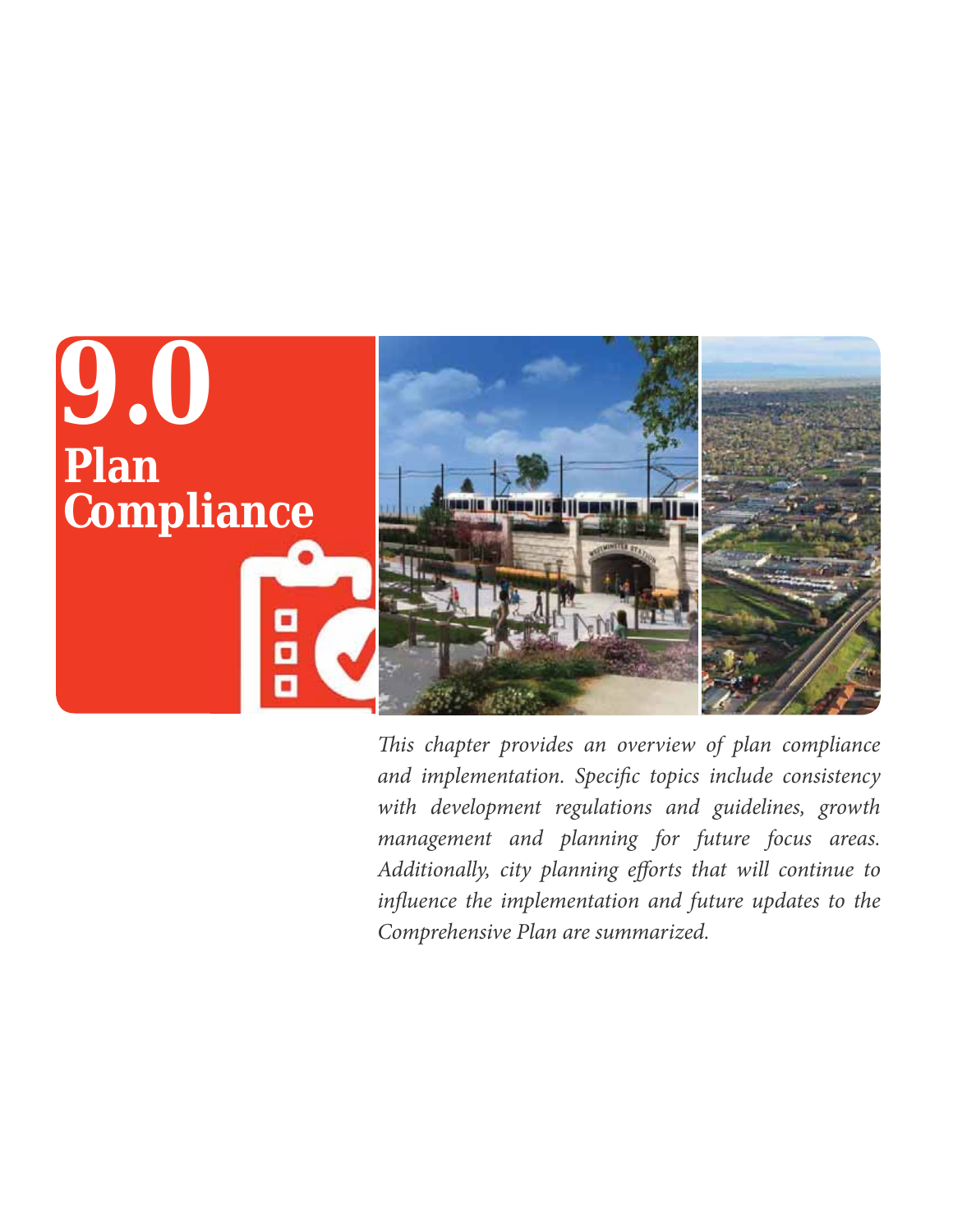## **9.1 COMPREHENSIVE PLAN COMPLIANCE**

#### **Mandatory Compliance Ordinance**

The primary intent of the Plan is to provide information, guidance and direction for future development. Accordingly, the city enacted Ordinance No. 2475 in 1997 to effectively implement the Comprehensive Plan. This Ordinance requires all future land uses to be in compliance with the Plan with regard to use, density, development standards and other criteria set forth in the Plan. This includes compliance with the Land Use Diagram, the land use plan descriptions and land use categories contained in Chapter 2 of this Plan. The ordinance is intended to ensure that the key goals of the Plan with regard to land uses, density, housing mix, and other aspects of physical planning will be accomplished as development occurs. The goals and policies throughout this Plan will be considered for all new development.

The ordinance requires that prior to any rezoning of land or approval of any development application for a parcel of land within the city, a determination must be made that the proposed use of a parcel is in compliance with the Plan. Additionally, any property owner who wishes to change the established use of any parcel of land must comply with the Plan at the time such use is changed or the property is substantially redeveloped.

### **Development Regulations**

In addition to the plan compliance requirements described above, the development of property within the city shall continue to be subject to all other procedures and regulations established for development pursuant to the Westminster Municipal Code. This shall include such considerations as site planning, architecture, parking, landscaping and other design criteria. Preliminary and official development plans pursuant to the Westminster Municipal Code shall continue to be required. In addition, special uses such as schools, churches, group homes and other designated special uses shall be processed pursuant to the city's procedures.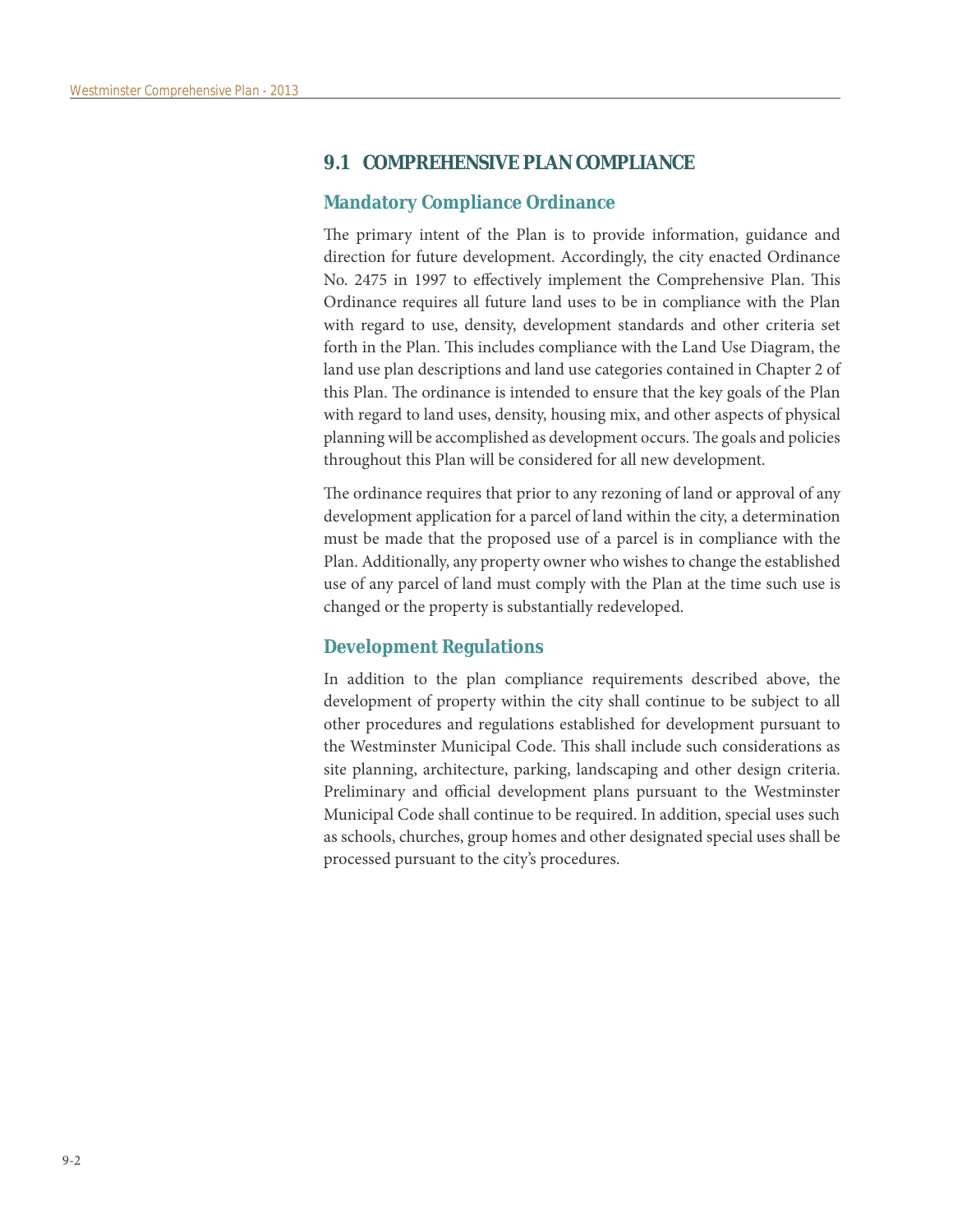![](_page_2_Picture_1.jpeg)

## **Design and Development Guidelines**

The city conducts design review for new projects with design guidelines that correspond to residential and commercial land use categories. These design guidelines regulate site and building design elements for Retail Commercial, Single Family Detached, Single Family Attached, Multi Family, Senior Housing and Traditional Mixed Use Neighborhood Development. The guidelines are perceived as minimum design criteria, from which new development should be based and generally exceed. Additional guidelines may be developed for employment uses, mixed-use development and higher density residential development.

## **Vested Rights / Development Agreements**

Land use designations shown in the Comprehensive Plan Land Use Diagram may be affected by pre-existing vested rights or contractual development commitments. The applicability and scope of such vested rights or contractual development commitments, if any, will be reviewed and determined at the time of development plan approval.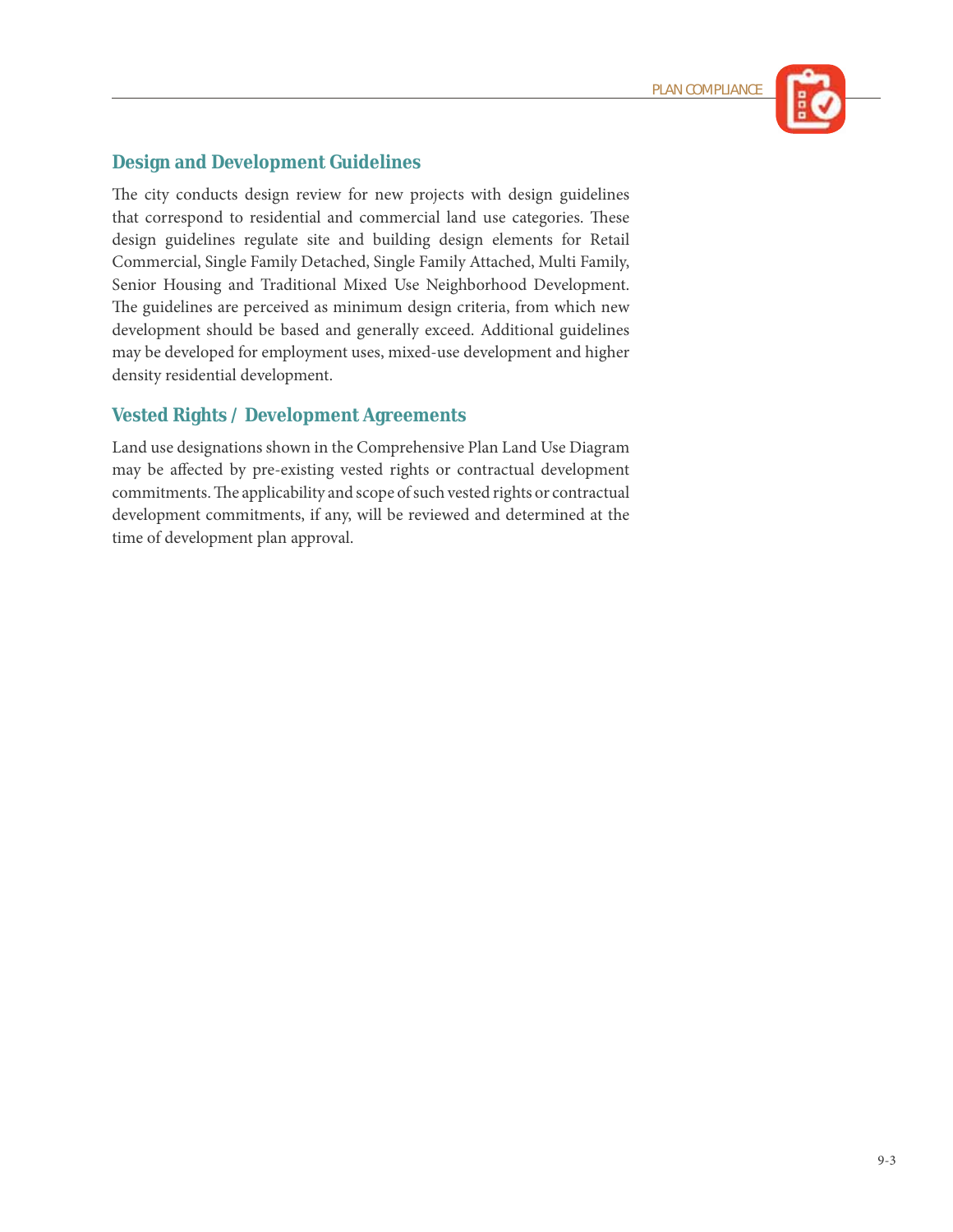## **9.2 GROWTH MANAGEMENT**

The city's Growth Management Program was established in 1978 to aid the city in balancing growth with the ability to provide and expand services including water, water treatment, sewer, police, fire, and parks and recreation. The Growth Management Program establishes an annual allocation of "service commitments" that are adopted by resolution by City Council. Service commitments, each the equivalent of one single family residential water tap, are allocated based on the following factors:

- The amount of raw water that can realistically be acquired and be treated;
- The amount of existing raw water supply presently available from all sources which can safely be used for new growth without imperiling the city's ability to serve water to the existing Westminster water system consumers;
- The ability of the city to continue to balance between growth rate and consumer demands through orderly and cost effective expansion of utility systems;
- The ability of the city to continue the balance between growth rate and the expansion of transportation systems, fire protection services, police services, park and recreation services and other related city services; and
- The demand of a given proposed land use on the city's utility system compared to other land uses.

Award of service commitments to a residential project represents an agreement by the city to provide municipal services (e.g. water and sanitary sewer) to a project. The award is granted for a finite period of time, which is determined at the time of service commitment award. Service Commitment awards do not guarantee approval of a project. Nonresidential uses are also allocated service commitments on an annual basis. Service commitments that are allocated but are not awarded to new development during the year are returned to the water supply figures for use in future years. If projects apply for more service commitments than are allotted, City Council may award additional commitments on a periodic basis.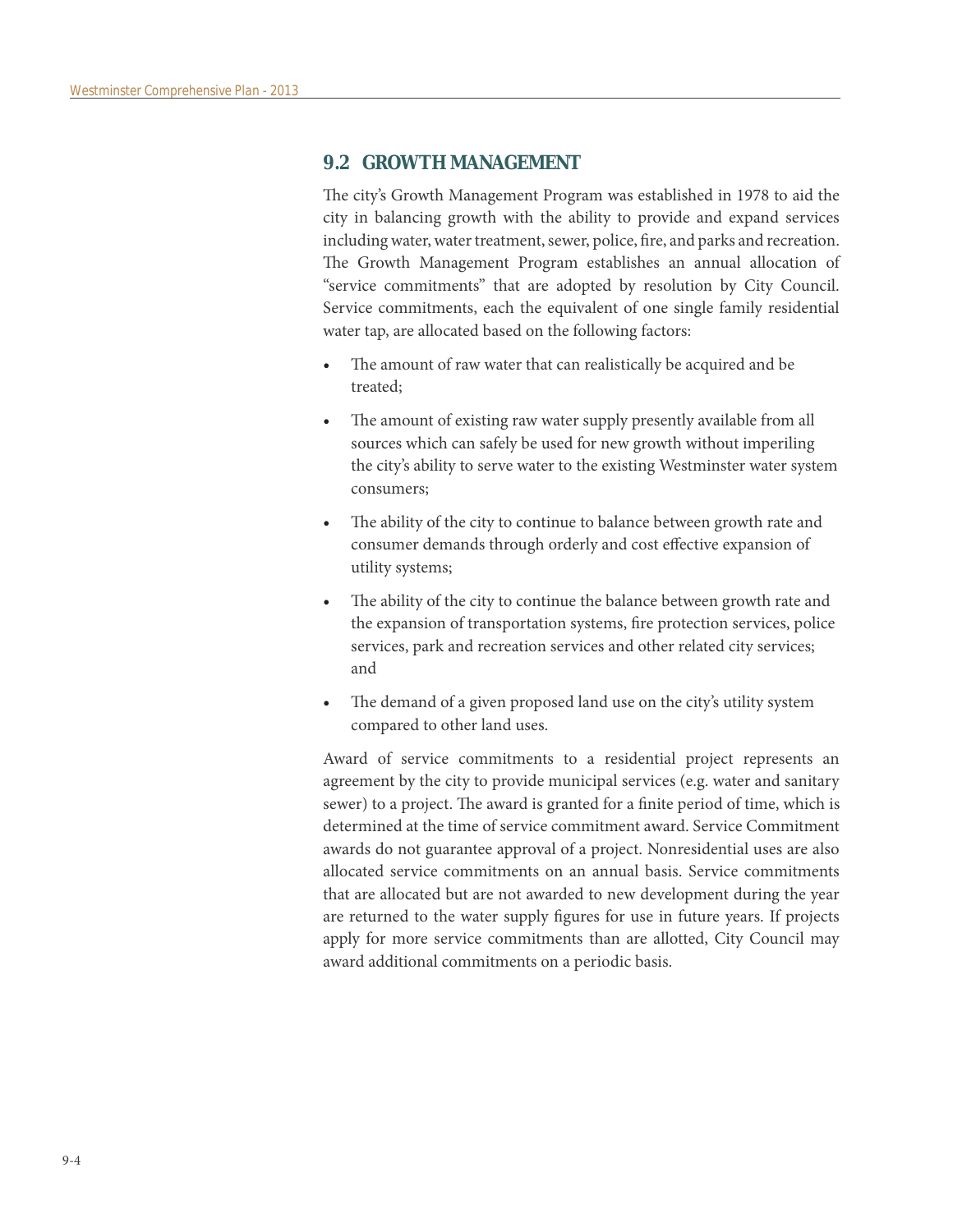![](_page_4_Picture_1.jpeg)

# **Residential Development Competition**

Service commitment competitions are held to manage the number of new residential projects proceeding through the city's development review process. Each year, a competition is held for awarding all five service commitment categories for residential development (Single-Family Detached, Single-Family Attached, Multi-Family, Senior Housing and Traditional Mixed Use Neighborhood Developments). Award of allocated service commitments for all categories except Traditional Mixed Use Neighborhood Developments is based on points received by providing "incentive" design items listed and detailed in the residential design guidelines for that category. Traditional Mixed Use Neighborhood Development proposals are reviewed by a design jury that makes recommendations to city staff, who in turn make recommendations to the City Council regarding awards.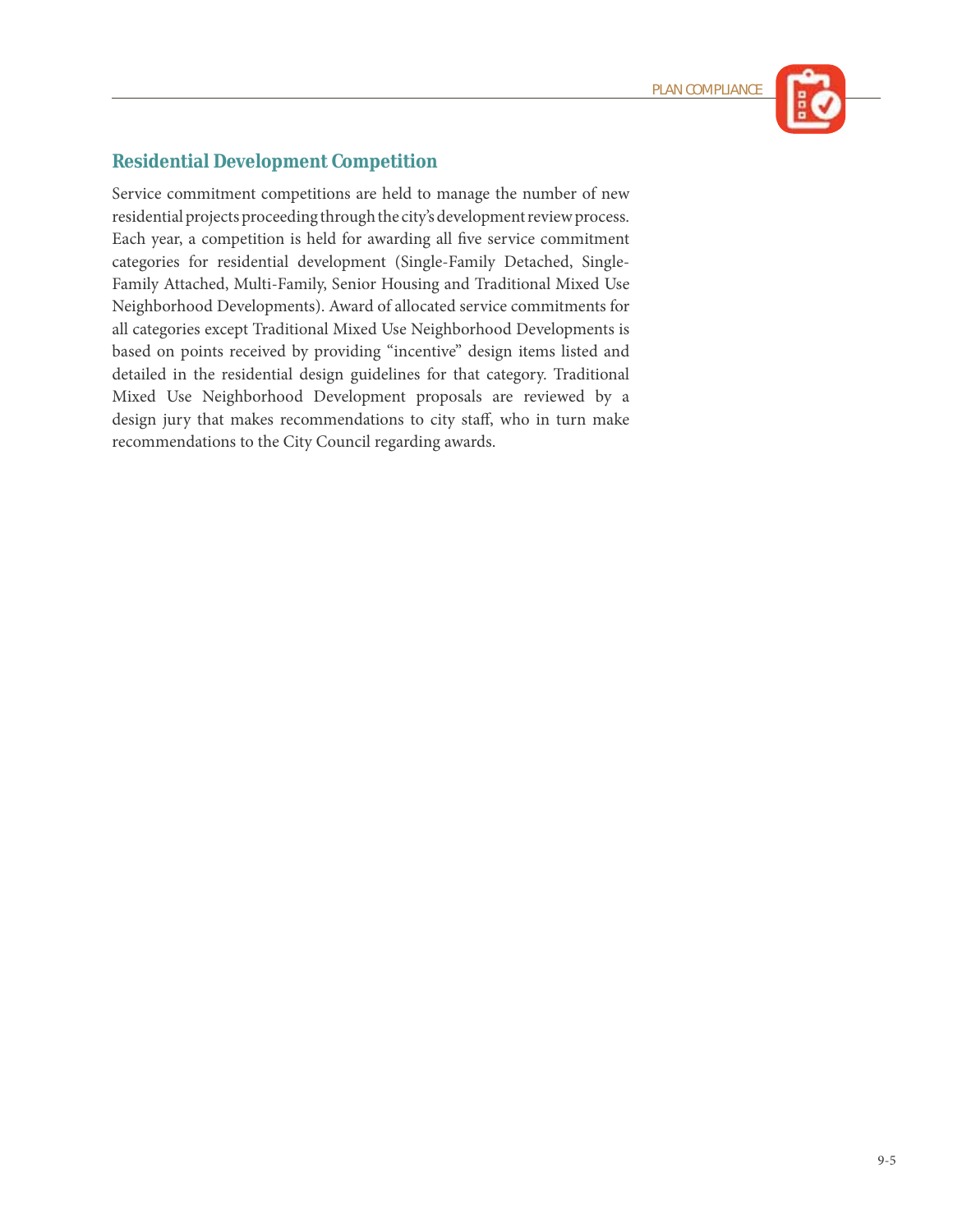## **9.3 FOCUS AREA SPECIFIC PLANS**

Specific plans for focus areas identified in this Comprehensive Plan will be completed to provide more detailed direction for future development. The purpose of these plans is to ensure that development is planned and designed cohesively with a synergistic mix of uses; connected, multimodal circulation system; access to transit and public amenities; and adequate provision of public utilities and services. The location and boundaries of each focus area are identified in Figure 3-1. These areas include downtown Westminster, Westminster Station, North I-25, Church Ranch and Brookhill.

### **Implementation**

The City of Westminster will coordinate planning efforts for each focus area and determine the appropriate time for plan preparation. A work program will be prepared to complete the plan, including a schedule for preparation and a program for public outreach. The plans at a minimum will include a cohesive vision for land use, urban design, multimodal circulation, public amenities and adequate utilities and services. Upon completion, each specific plan with associated rezoning or updates to the Comprehensive Plan, if applicable, will be adopted by City Council and incorporated by reference into the Comprehensive Plan. Adopted specific plans include the Westminster Downtown Specific Plan, adopted in 2014.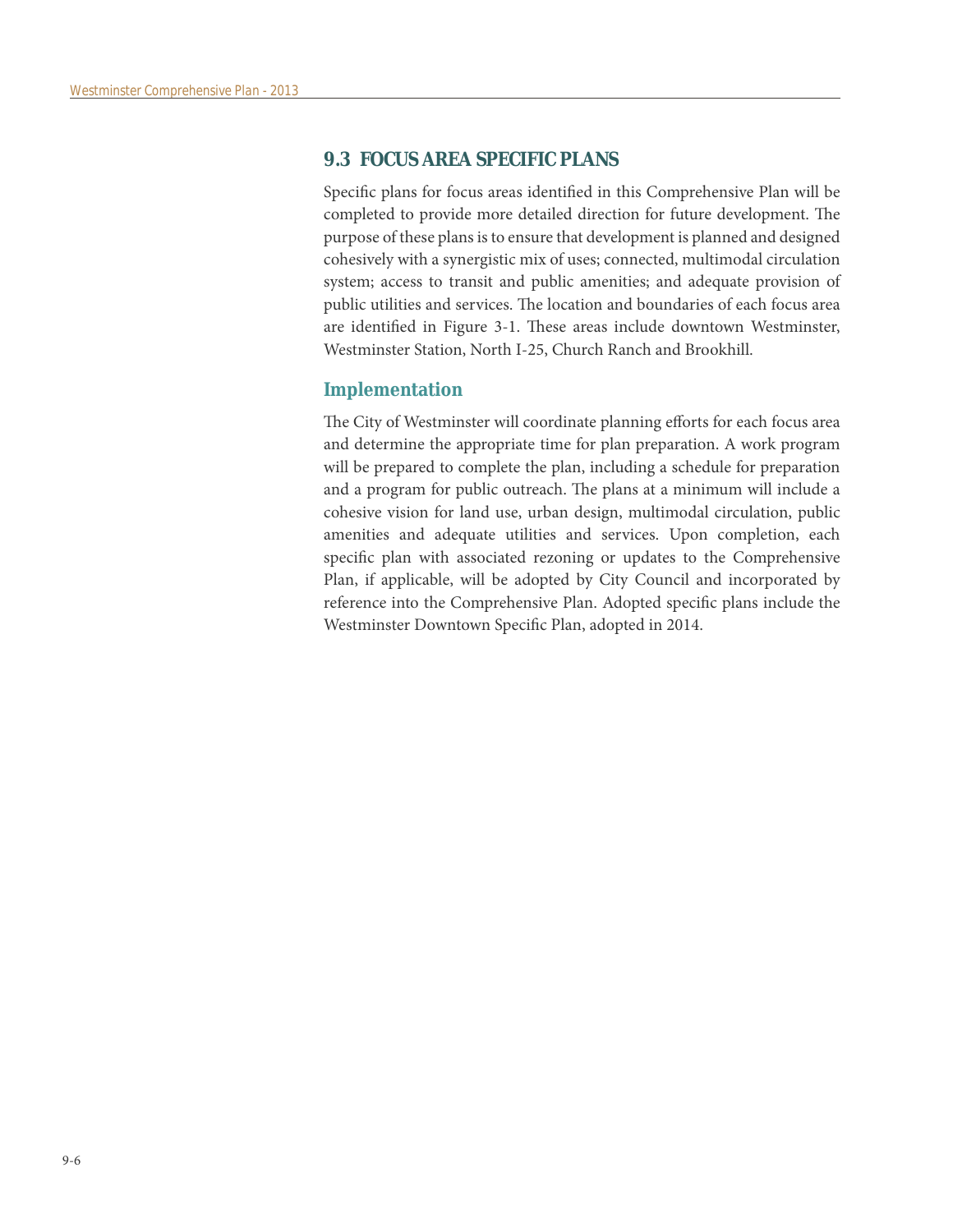![](_page_6_Picture_1.jpeg)

# **9.4 OTHER RELATED PLANS**

This section provides an overview of the various planning efforts conducted by the city. Regional and neighboring jurisdiction planning efforts are also summarized.

# **City of Westminster Planning Efforts**

Planning for all community amenities, infrastructure and services will continue to be conducted on a more detailed level by individual city departments. The plans referenced in each appropriate section of the Comprehensive Plan are incorporated by reference. Ongoing planning efforts throughout the city are described below.

## *Community Enhancement Planning*

The city adopted it's first Community Enhancement Master Plan in 1992, which was last updated in 2006. The plan focuses on enhancements to the city's physical fabric to serve Westminster's citizens, provide a strong foundation for existing development and to attract future development and employers to the city. Key elements that the plan focuses on include roadways (streetscapes), districts and landmarks, and view corridors. The Community Enhancement Master Plan provides additional detail, direction and design guidelines beyond the Comprehensive Plan and should be referenced as new projects are proposed.

## *Neighborhood and Area Planning*

In 2001, City Council adopted the South Westminster Strategic Revitalization Plan, which is intended to provide guidance in developing programs and funding projects within the South Westminster area. The plan was last updated in October 2011, and includes strategies in four general areas: housing, economic development, community image and character, and public facilities and services.

Additional planning for areas in the city will be completed as specific or area plans, such as those underway for the downtown Westminster and Westminster Station focus areas. The city will also continue to participate in inter-jurisdictional planning with neighboring cities and counties. Unless otherwise stated, the goals and policies of the Comprehensive Plan shall take precedence over specific and area plans, if a discrepancy should occur.